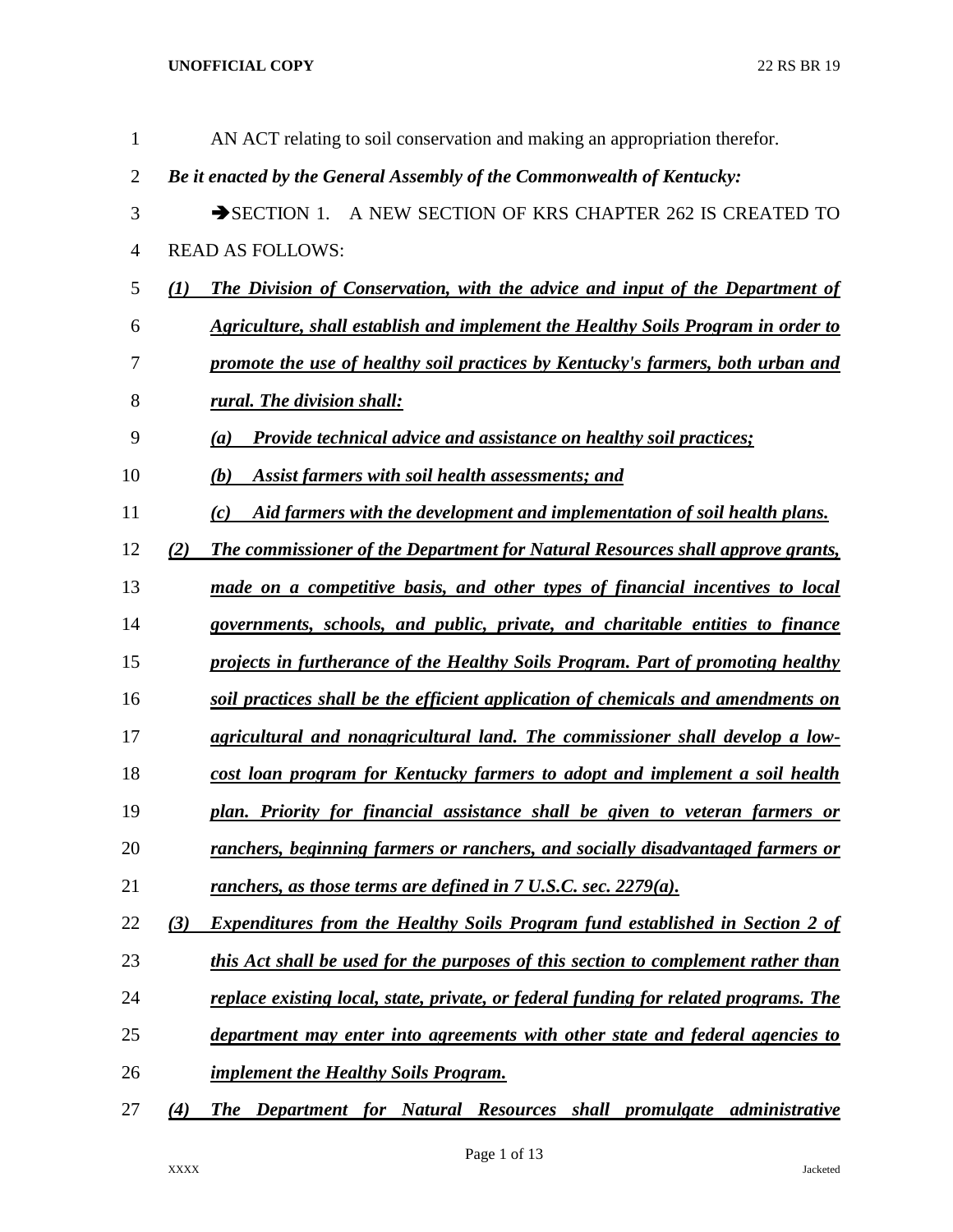| 1  |     | regulations to implement the Healthy Soils Program pursuant to this section and            |
|----|-----|--------------------------------------------------------------------------------------------|
| 2  |     | administer the Healthy Soils Program fund pursuant to Section 2 of this Act.               |
| 3  |     | A NEW SECTION OF KRS CHAPTER 262 IS CREATED TO<br>$\rightarrow$ SECTION 2.                 |
| 4  |     | <b>READ AS FOLLOWS:</b>                                                                    |
| 5  | (1) | The Healthy Soils Program fund is hereby created and established in the State              |
| 6  |     | Treasury as a separate trust and agency account. The fund shall be used for                |
| 7  |     | <u>running the Healthy Soils Program, making grants and loans, and offering other</u>      |
| 8  |     | financial incentives in support of Section 1 of this Act. The fund may receive             |
| 9  |     | appropriations from the General Assembly, grants, gifts, federal funds, or any             |
| 10 |     | other funds, both public and private, for the purpose of supporting and abetting           |
| 11 |     | the Healthy Soils Program.                                                                 |
| 12 | (2) | Notwithstanding KRS 45.229, any moneys remaining in the fund at the close of               |
| 13 |     | the fiscal year shall not lapse but shall be carried forward to the next fiscal year.      |
| 14 |     | Any unallotted or unencumbered balance shall be carried forward. Funds shall               |
| 15 |     | be invested pursuant to KRS 42.500 and any income earned from the investments              |
| 16 |     | shall be credited to and become part of the fund.                                          |
| 17 | (3) | Disbursements from the fund shall be made by the Treasurer upon writ from the              |
| 18 |     | commissioner of the Department for Natural Resources.                                      |
| 19 |     | Section 3. KRS 146.100 is amended to read as follows:                                      |
| 20 | (1) | The secretary of the Energy and Environment Cabinet, with the approval of the Soil         |
| 21 |     | and Water Conservation Commission shall appoint a director of the Division of              |
| 22 |     | Conservation with experience in professional agricultural activities, <i>including</i>     |
| 23 |     | <i>healthy soil practices as defined in Section 5 of this Act</i> , and who shall serve as |
| 24 |     | executive officer for the commission. The director shall serve at the will of, and         |
| 25 |     | receive compensation as may be determined by the secretary of the Energy and               |
| 26 |     | Environment Cabinet with the advice of the Soil and Water Conservation                     |
| 27 |     | Commission. In addition to any other duties assigned to him or her by the secretary        |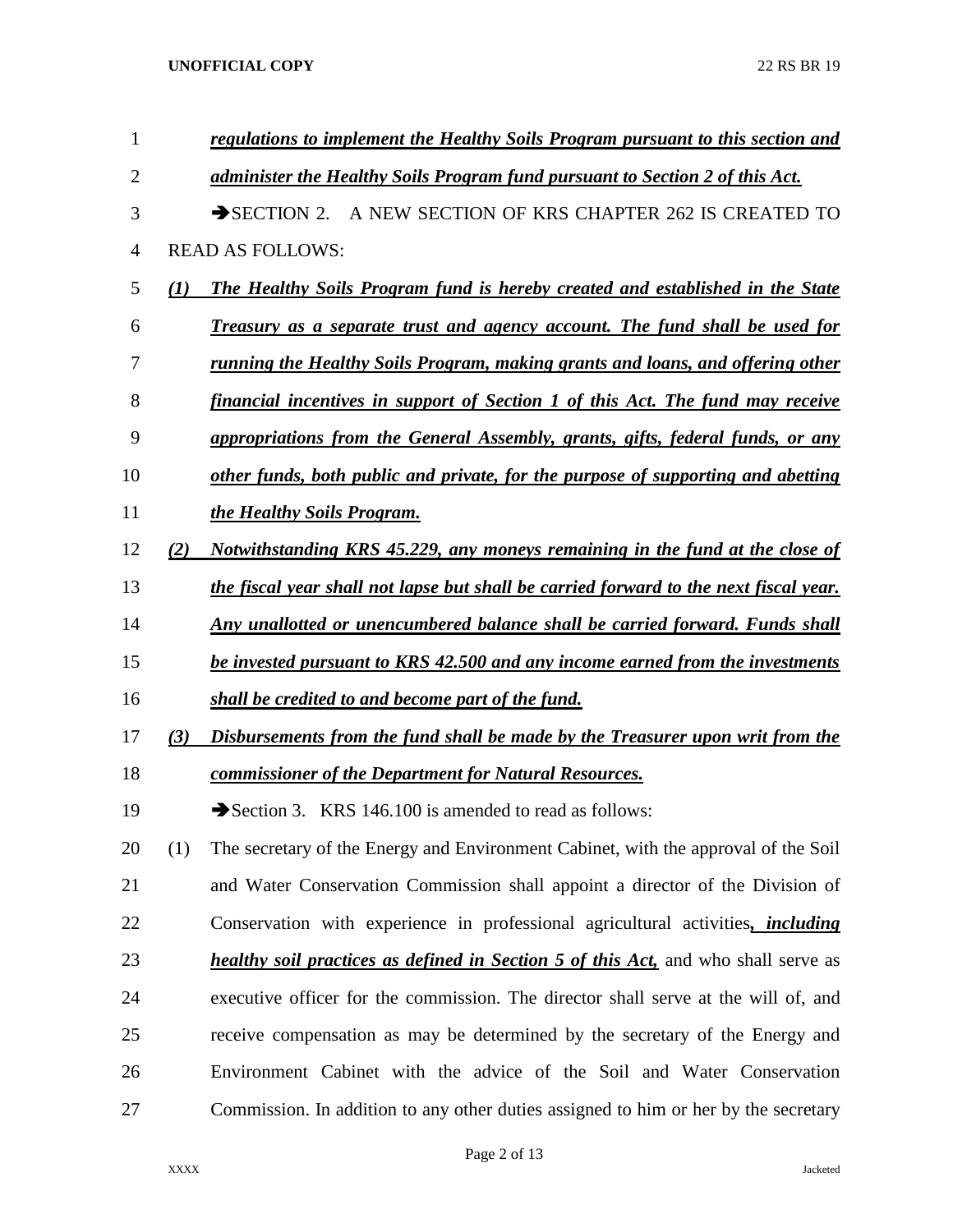- of the Energy and Environment Cabinet, the director shall exercise, subject to the approval of the secretary, general administrative supervision over all activities, employees and property of the commission*.*[;]
- (2) The secretary of the Energy and Environment Cabinet may employ other officers, employees, and agents, who shall serve at his or her will as he or she deems necessary, with the advice of the Soil and Water Conservation Commission, and shall provide for surety bonds for members, the director, officers, employees or agents if entrusted with funds or property.
- 9 Section 4. KRS 224.71-110 is amended to read as follows:
- (1) The Agriculture Water Quality Authority is created and administratively attached to 11 the cabinet. The authority shall be a multidiscipline peer group that shall evaluate, develop, and improve best-management practices in conservation plans, compliance plans, and forest stewardship management plans; establish statewide and regional agriculture water quality plans; and otherwise promote soil and water conservation *and restoration* activities that protect waters of the Commonwealth from the adverse impacts of agriculture operations within the Commonwealth. The cabinet shall provide staff to the authority.
- (2) Within six (6) months of July 15, 1994, the Soil and Water Conservation Commission shall submit to the Governor for appointment to the Agriculture Water 20 Quality Authority a list of three (3) persons recommended by each of the following state agencies and organizations:
- 22 (a) Kentucky Association of Conservation Districts;
- (b) Kentucky Department of Agriculture;
- (c) University of Kentucky College of Agriculture Cooperative Extension Service;
- 26 (d) Kentucky Farm Bureau Federation, Inc.;
- (e) Division of Conservation, Energy and Environment Cabinet;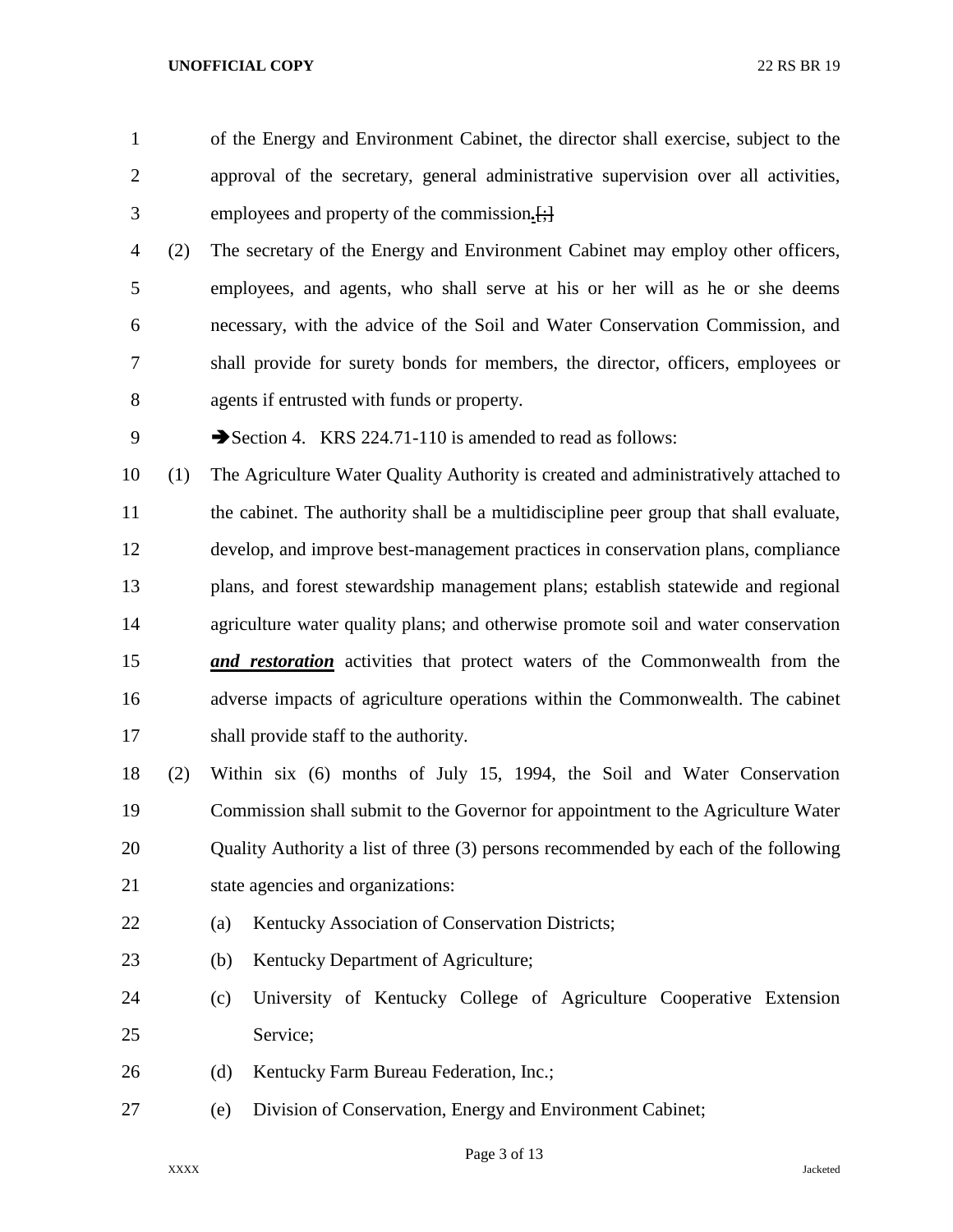- (f) Division of Forestry, Energy and Environment Cabinet;
- 2 (g) Kentucky Geological Survey; [and]
- (h) Environmental organizations*; and*
- *(i) Organic agriculture organizations*.

 The membership of the Agriculture Water Quality Authority appointed by the Governor shall consist of one (1) representative from each of the groups identified in paragraphs (a) to *(i)*[(h)] of this subsection and *two (2)*[three (3)] members at large from agriculture operations. The Soil and Water Conservation Commission shall solicit nominations from Kentucky agriculture operations organizations and submit those names to the Governor for selection of the *two (2)*[three (3)] members at large from agriculture operations. The Governor shall select four (4) members to serve two (2) year initial terms, four (4) members to serve three (3) year initial terms, and three (3) members to serve four (4) year initial terms. All succeeding terms shall be four (4) year terms. A representative from the Natural Resources Conservation Service and a representative from the United States Department of Agriculture Farm Service Agency may also be appointed by the Governor to serve on the authority. One (1) representative each from the Division of Water, Energy and Environment Cabinet and the Department for Public Health, Cabinet for Health and Family Services shall serve as ex officio members.

 (3) It shall be the responsibility of the Agriculture Water Quality Authority to establish, at a minimum, the following *five (5)*[four (4)] committees for agriculture operations, with membership outside the Agriculture Water Quality Authority:

- 23 (a) Livestock and poultry;
- (b) Crops, including but not limited to tobacco, corn, soybeans, small grains, fruits and vegetables, pasture and timber;
- 26 (c) Pesticides, fertilizers, and other agricultural chemicals;  $\{$ and $\}$
- (d) Farmstead issues*; and*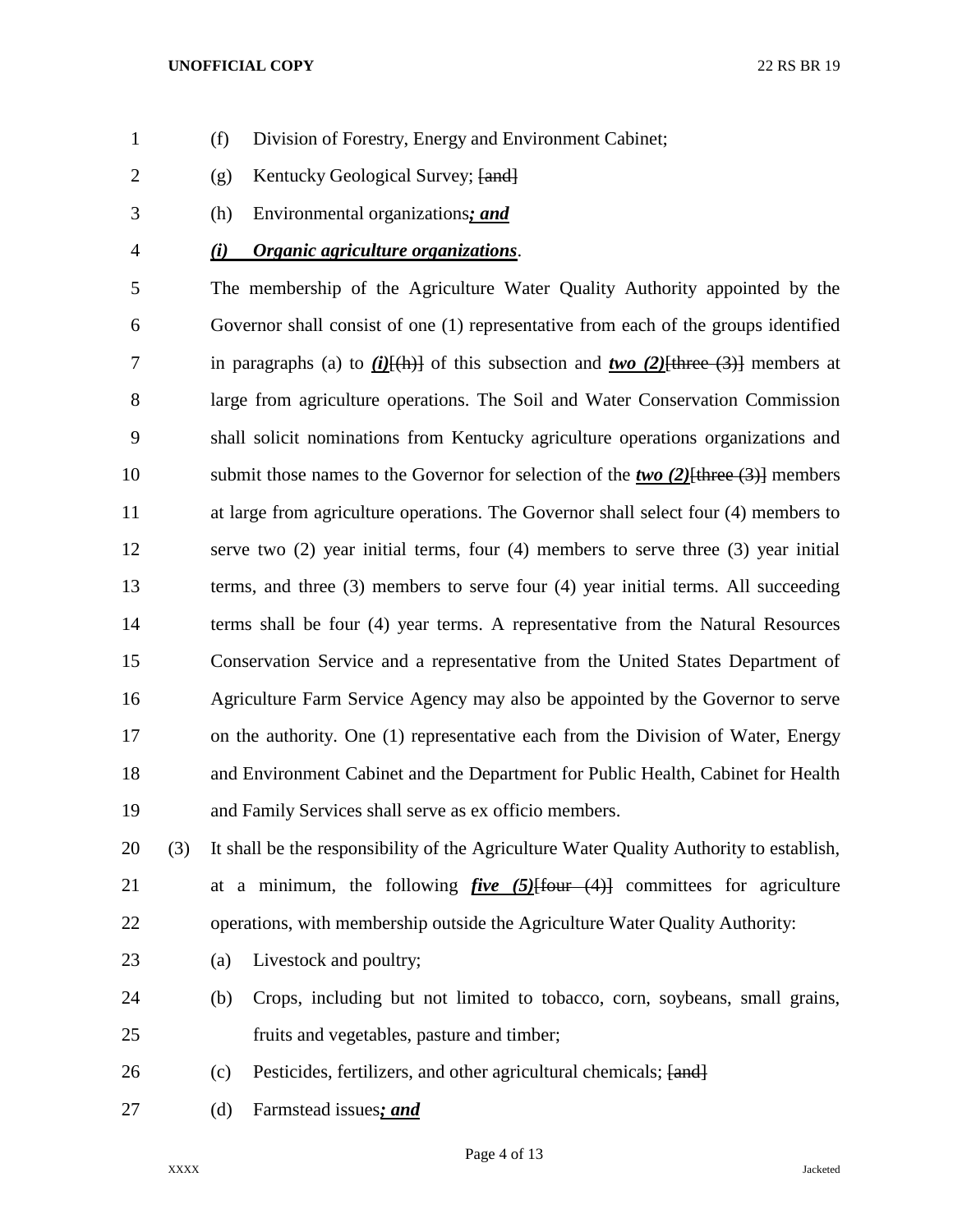| $\mathbf{1}$   |     | (e) | <b>Healthy soil practices as defined in Section 5 of this Act.</b>                 |
|----------------|-----|-----|------------------------------------------------------------------------------------|
| $\overline{2}$ | (4) |     | The Agriculture Water Quality Authority shall have the following responsibilities: |
| 3              |     | (a) | Review water quality data as available;                                            |
| 4              |     | (b) | Review university research on water quality and alternative best-management        |
| 5              |     |     | practices research;                                                                |
| 6              |     | (c) | Evaluate the adoption and effectiveness of best-management practices, and          |
| 7              |     |     | modify best-management practice design standards to improve water quality          |
| 8              |     |     | protection practices;                                                              |
| 9              |     | (d) | Develop by July 1, 1996, statewide agriculture water quality plans to address      |
| 10             |     |     | identifiable water pollution problems from agriculture operations, and             |
| 11             |     |     | continue to evaluate and modify the agriculture water quality plans, as            |
| 12             |     |     | necessary to prevent water pollution from agriculture operations;                  |
| 13             |     | (e) | Assist with the review of state-funded and other water quality monitoring data     |
| 14             |     |     | and with the establishment of agriculture water priority protection regions;       |
| 15             |     | (f) | Provide technical assistance to persons engaged in agriculture operations and      |
| 16             |     |     | to the Soil and Water Conservation Commission in its efforts to coordinate         |
| 17             |     |     | water quality protection as related to agriculture operations;                     |
| 18             |     | (g) | Work with the Natural Resources Conservation Service, United States                |
| 19             |     |     | Department of Agriculture Farm Service Agency, and conservation districts to       |
| 20             |     |     | disseminate to agriculture operations the best-management practices,               |
| 21             |     |     | conservation plans, compliance plans, forest stewardship management plans,         |
| 22             |     |     | and agriculture water quality plans which address the protection of                |
| 23             |     |     | groundwater and surface water;                                                     |
| 24             |     | (h) | Provide the Governor and the Legislative Research Commission with biennial         |
| 25             |     |     | reports of the progress of the Agriculture Water Quality Authority program;        |
| 26             |     |     | and                                                                                |
| 27             |     | (i) | Establish procedures for modifications to be incorporated into statewide or        |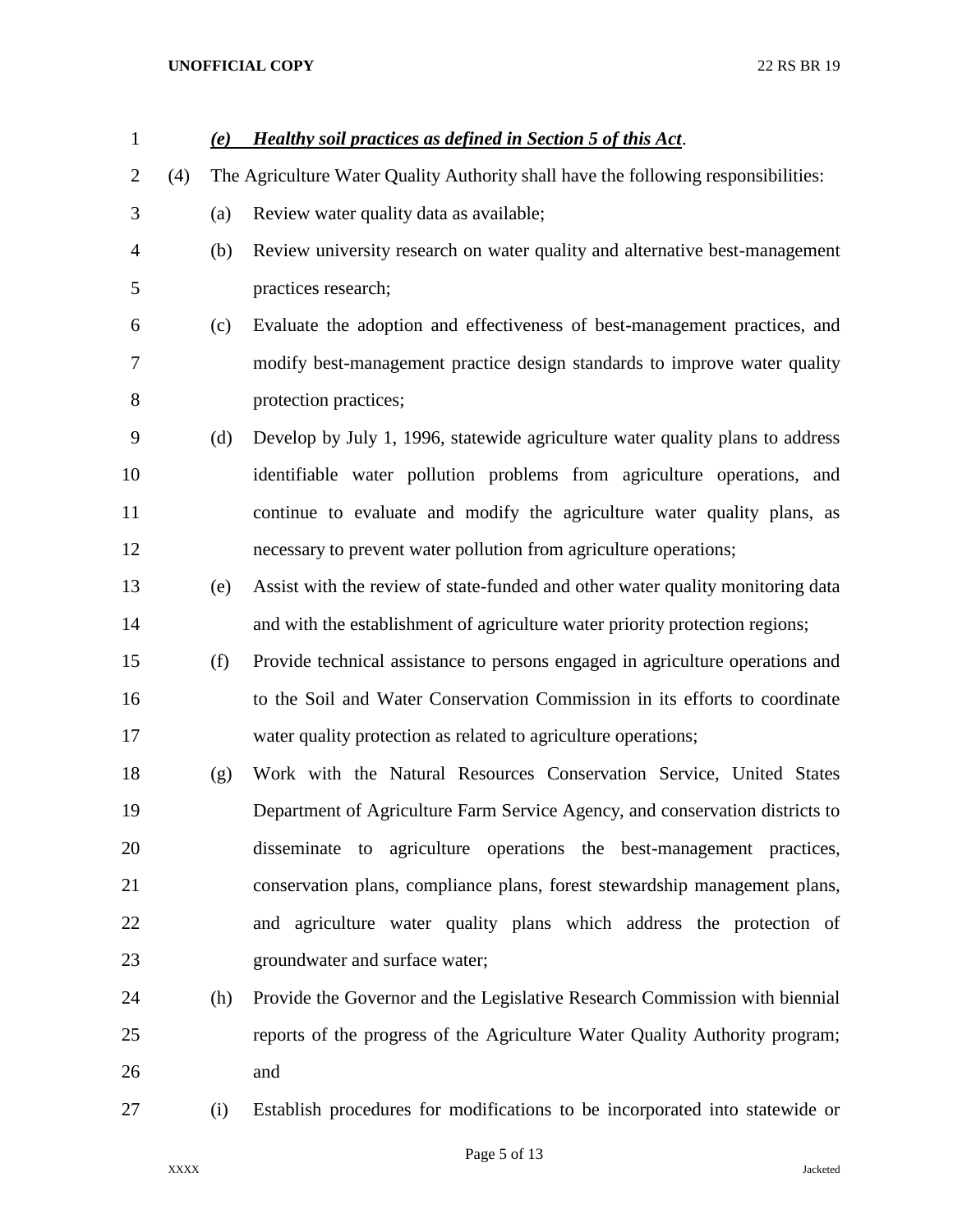regional agriculture water quality plans.

 (5) The cabinet's Division of Water shall approve or disapprove any statewide and regional water quality plan within thirty (30) days of receiving the plan from the Agriculture Water Quality Authority. All provisions of a statewide or regional water quality plan not found deficient shall be approved. If the Division of Water finds any provision of the statewide or regional agriculture water quality plan deficient, the Division of Water shall give written notice to the authority of those provisions 8 found to be deficient. Within the thirty (30) days following the notice of deficiency, the authority shall deliver to the Division of Water a written response setting forth proposed solutions to the deficiencies. Any deficiencies which remain unresolved shall be resolved in a manner agreed to jointly by the Division of Water and the authority within sixty (60) days unless the Division of Water and authority jointly agree to an extension or alternate dispute resolution. The Division of Water shall approve or disapprove all modifications to the statewide and regional plans as set forth at KRS 224.71-120(8).

16 Section 5. KRS 262.010 is amended to read as follows:

(1) "Board" means the board of supervisors of a conservation district;

(2) "Commission" means the Conservation Commission;

 (3) "District" means a conservation district whenever used in KRS 262.010 to 262.660 or a watershed conservancy district whenever used in KRS 262.700 to 262.795;

 (4) "Due notice" means notice published in accordance with the legal notice provisions of KRS Chapter 424;

- (5) *"Healthy soil practices" means agricultural practices supported by the United*
- *States Department of Agriculture Natural Resources Conservation Service's*
- *Environmental Quality Incentives Program that feed the soil, reduce erosion,*
- *improve soil structure, enhance nutrient cycling, and encourage water retention*
- *by utilizing four (4) principal practices as follows:*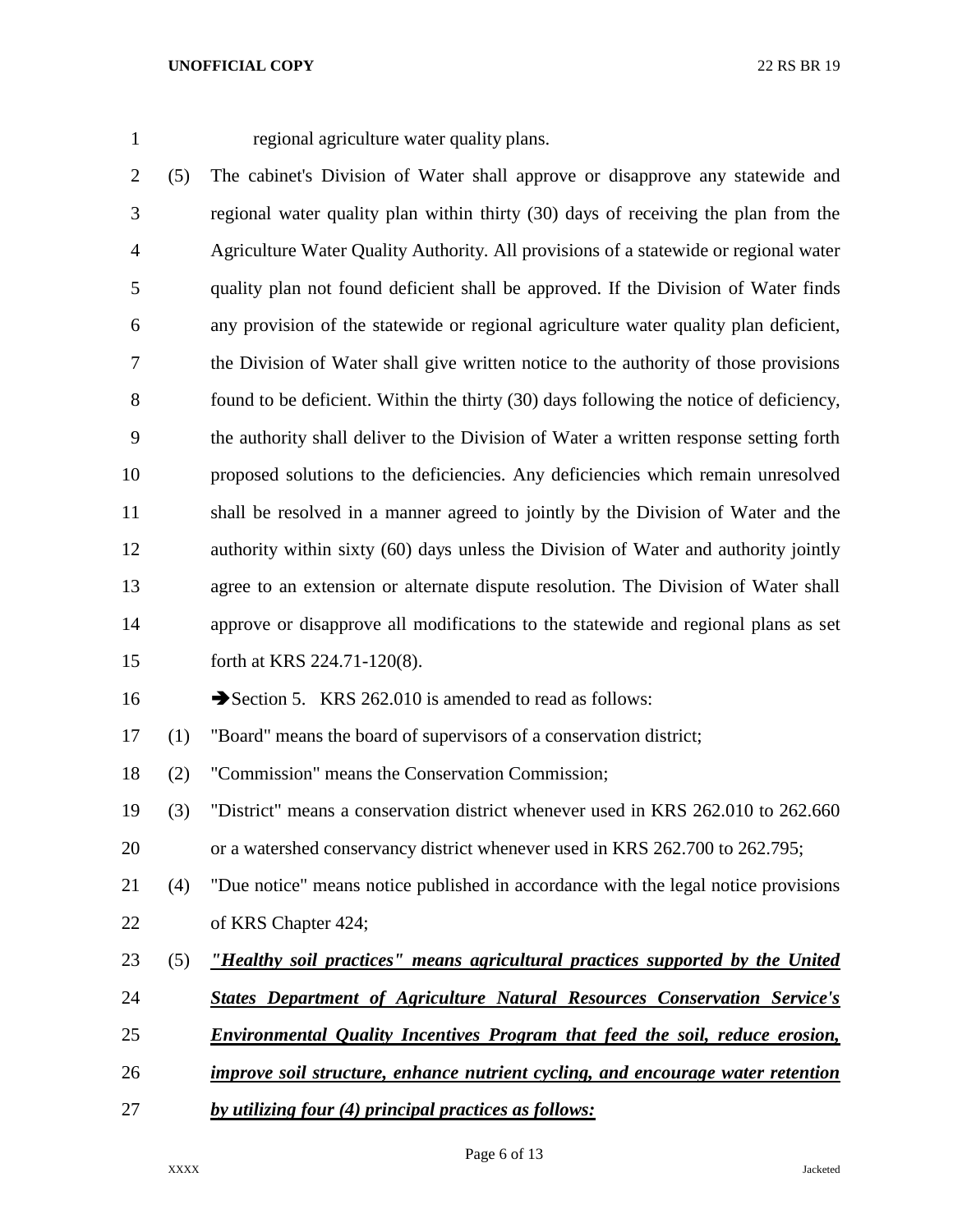| $\mathbf{1}$   | (a)               | Using plant diversity to improve diversity in the soil;                                 |
|----------------|-------------------|-----------------------------------------------------------------------------------------|
| $\mathbf{2}$   | (b)               | <b>Managing soils with less disturbance to the soil;</b>                                |
| 3              | (c)               | <u>Keeping plants growing year-round to feed the soil; and</u>                          |
| $\overline{4}$ | (d)               | <u><b>Keeping the soil covered as much as possible;</b></u>                             |
| 5              | $\left( 6\right)$ | "Infrastructure" means the plant and assets required for maintaining a district office; |
| 6              | $(7)$ $(6)$       | "Land occupier" or "occupier of land" includes any person other than the                |
| 7              |                   | landowner who is in possession of any lands lying within the district, whether as       |
| 8              |                   | lessee or otherwise;                                                                    |
| 9              | $(8)$ $\{7\}$     | "Landowner" or "owner of land" includes any person who holds legal or                   |
| 10             |                   | equitable title to the land within the district determined as follows:                  |
| 11             | (a)               | By his, her, or their names appearing on the recorded deed to the land;                 |
| 12             | (b)               | By title derived through a probated will or by the laws of descent and                  |
| 13             |                   | distribution under KRS Chapter 391;                                                     |
| 14             | (c)               | Where a minor or person adjudged mentally disabled is the owner of land                 |
| 15             |                   | within the district, the guardian or conservator or whoever has the power of            |
| 16             |                   | attorney shall have the right to vote for such landowner under the provisions           |
| 17             |                   | of KRS Chapter 262;                                                                     |
| 18             | (d)               | Where the will has not been probated by the date of the referendum or election          |
| 19             |                   | as provided in KRS Chapter 262, the executor of the deceased landowner shall            |
| 20             |                   | have the right to vote for the devisee or devisees;                                     |
| 21             | (e)               | Where the land within the districts is held in trust, the trustee shall have the        |
| 22             |                   | right to vote for the landowner under the provisions of KRS Chapter 262;                |
| 23             | (f)               | A landowner shall be entitled to but one (1) vote whenever he is given the              |
| 24             |                   | right to vote under KRS Chapter 262 regardless of the number of tracts or               |
| 25             |                   | parcels of land which he owns either wholly or in part, within the district;            |
| 26             | (g)               | Where a trustee, executor, guardian, conservator, or other person with                  |
| 27             |                   | authority to vote for a landowner exercises such duty in relation to two (2) or         |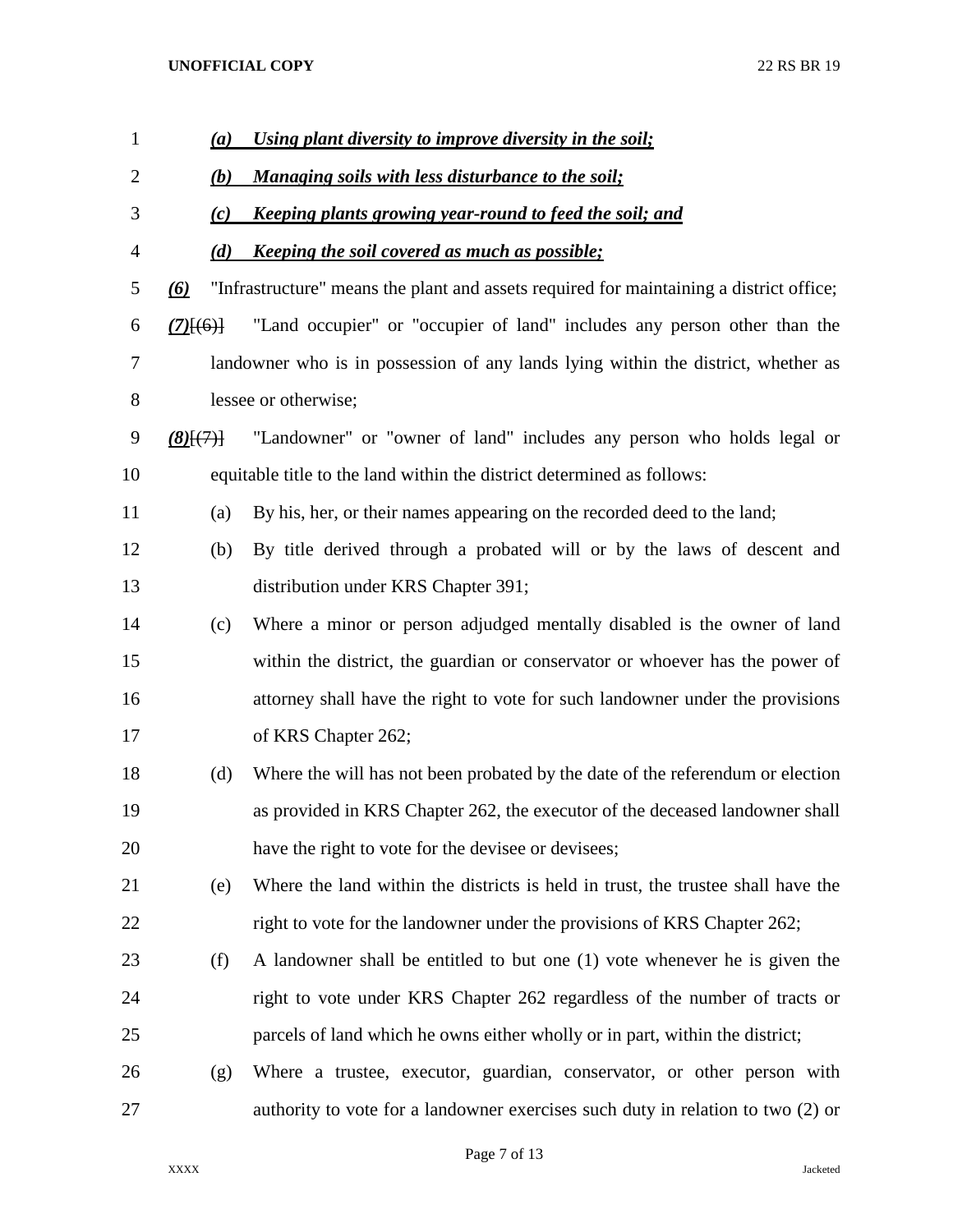more estates or tracts of land, within a district, such person shall have the right to vote separately for each such landowner which he represents within the district; *or* (h) In the case of a dispute as to whether or not a person has the right to vote in an election or referendum under the provisions of KRS Chapter 262, the person seeking such right must provide to the satisfaction of the polling superintendent that he has the right to vote under this section*; (9) "Soil health" means the overall composition of the soil and its continued capacity to function as a vital living ecosystem that sustains plants, animals, and humans; (10) "Soil health assessment" means a suite of soil health indicator measures such as amount of organic matter in the soil, soil structure, infiltration and bulk density, water holding capacity, microbial biomass, and soil respiration;*[.] *(11)*[(8)] "Supervisor" means one (1) of the members of the governing body of a conservation district*; and (12) "Watershed health" means the continued capacity of surface water and groundwater ecosystems to function as a vital living ecosystem that is resilient to drought and storm events and that sustains plants, animals, and humans*. 19 Section 6. KRS 262.020 is amended to read as follows: The purpose of a soil and water conservation district is to conserve*, restore,* and develop all renewable natural resources within the district. In so doing, the district is authorized to undertake, sponsor, or participate in projects and activities which promote the *health,*  conservation, *restoration,* development, maintenance and use of the land, water, trees and other renewable natural resources of the district. Such projects and activities shall include [but not be limited to ]conservation *and healthy soil* practices on agricultural lands, the control of soil erosion, retardation of water runoff, the construction of flood prevention and control reservoirs, the maintenance of flood plains, the promotion of projects to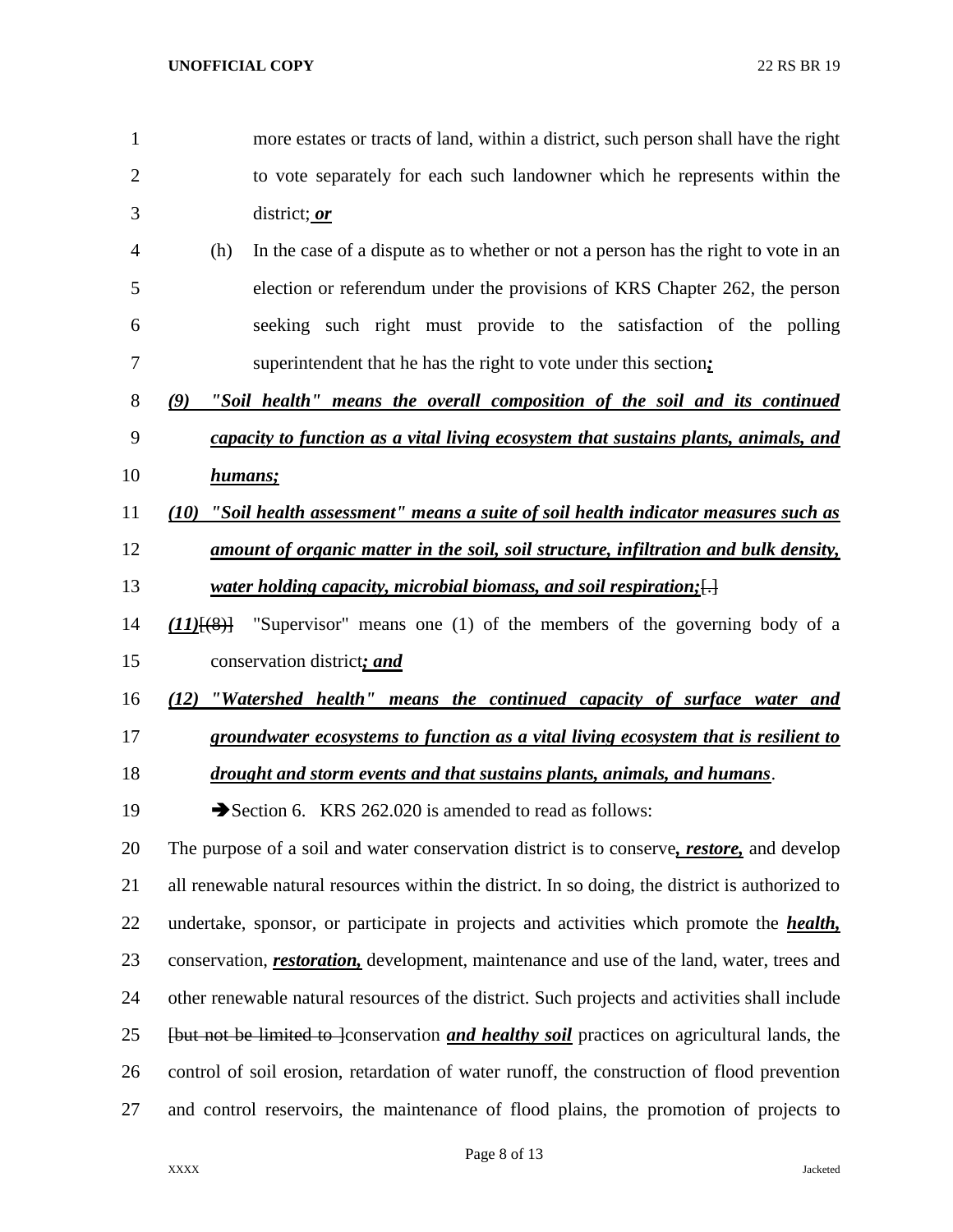*ensure*[assure] an adequate municipal, industrial and agricultural supply of water, watershed stabilization, the avoidance and abatement of sedimentation and pollution in streams and other bodies of water, forestation and reforestation, the establishment of parks and outdoor recreation areas, the protection of open space, greenbelt areas and scenery, the preservation of wilderness areas, the protection of fish and wildlife, *the protection and restoration of soil and watershed health and biological diversity, assisting rural and urban agricultural producers in soil health assessments and in developing soil health plans,* working for the location of highways, industries, housing developments, airports and other structures as are consistent with the district's objectives and will offer the least possible interference with the conservation and best multiple use of the renewable natural resources, and all other activities consistent with the total natural resources development of the district.

13 Section 7. KRS 262.748 is amended to read as follows:

 (1) Upon determination by the board of directors of a watershed conservancy district that the improvement, continuing operation, or maintenance of a watershed project is necessary, the board of directors may adopt a resolution which shall set out:

- (a) A list of the benefited lands located in the flood plain, as determined by the board of directors, giving the acreage of such lands and the names of the owners thereof as defined by KRS 262.010*(8)*[(7)] with a classification of such lands or parts thereof into classes in order that assessments may be made according to direct benefits; and
- (b) The annual assessments to be levied upon the lands set out in the resolution on the basis of a certain amount per acre according to benefits received, not to exceed in any one (1) year a sum per acre specified in the resolution.
- (2) The board of directors shall cause due notice of the resolution to be given to all the owners of benefited lands, as determined by the board. Said notice shall set out the time and place of a meeting of the board of directors of the watershed conservancy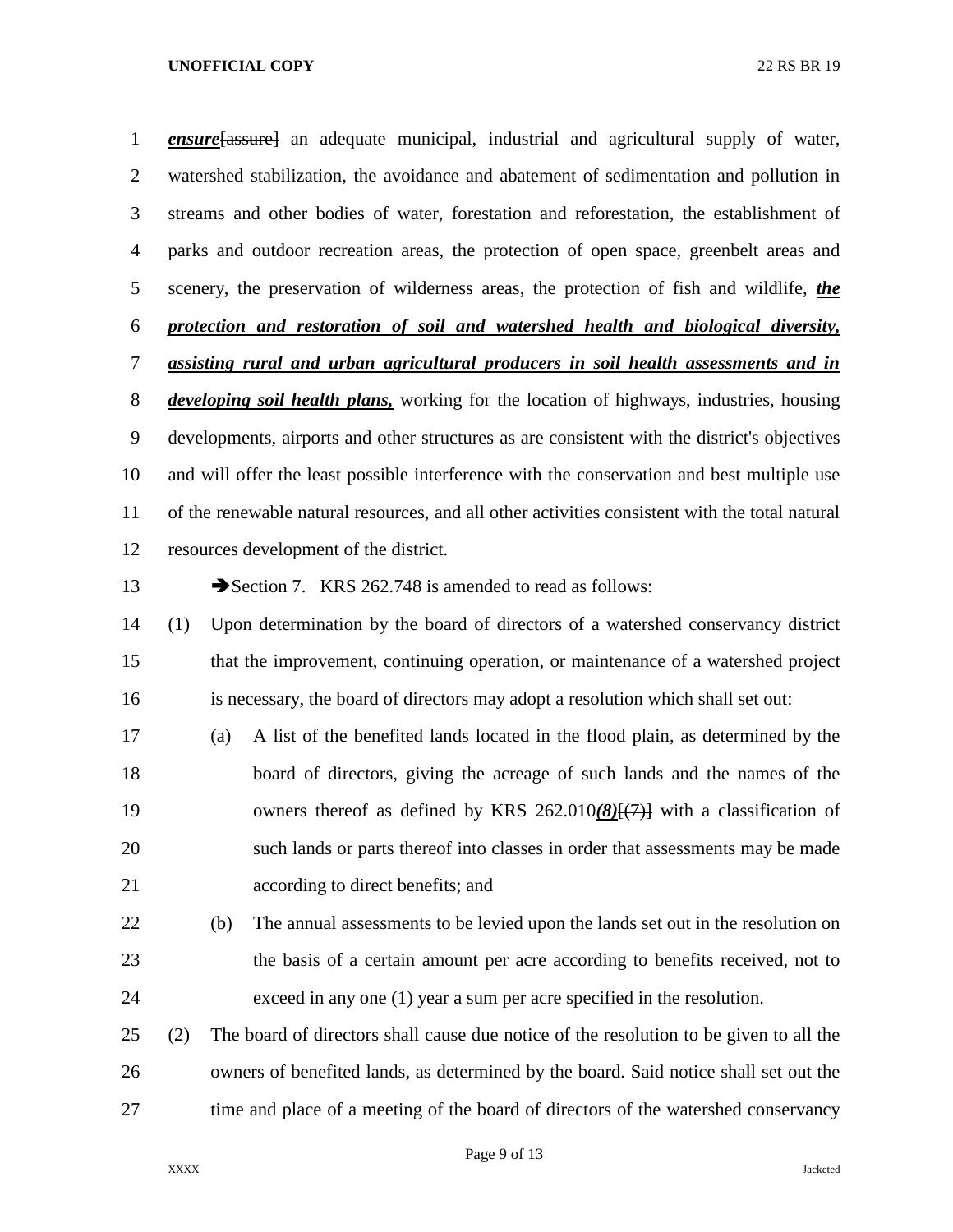district at which owners of benefited lands who may be liable for the annual assessments may be heard.

 (3) At the hearing upon the resolution, owners of benefited lands may voice their views concerning the proposal as to whether it should be undertaken, and the scope thereof, or the degree of benefit received by their lands. The board shall prepare a record summarizing the proceedings. If the board of directors determines as a result of the hearing that the proposal should be carried out as planned, it may make such changes or revisions in the resolution as it deems proper and shall give due notice of an election to be held at which benefited landowners may vote on the question of annual special assessments to defray the cost. The notice of the election shall include the text of the resolution of the board in its final form. The board of directors may give due notice as provided in KRS 262.010(4).

 (4) The board of directors shall prepare the following question to be presented to the voters: "Should the assessment for improvement, continuing operation, or maintenance proposed by resolution of the........ Watershed Conservancy District be adopted?" Voters shall be instructed to vote "yes" or "no" on the proposition. Only owners of benefited land as set out in the resolution shall be eligible to vote. The board of directors may provide for a meeting of the landowners at which the vote may be cast, in which case qualified voters may vote by absentee vote. The board shall appoint a polling superintendent and other necessary election officers, giving representation to the opponents of the question as well as to proponents.

 (5) If a majority of those voting upon the proposition favor the assessment the board shall give due notice of the vote. Any owner of property to be benefited by the project may, within forty (40) days after publication of such notice, file an action in the Circuit Court of the county in which his lands are located seeking relief by declaratory judgment or injunction. If a suit is filed, the county attorney shall represent the board of directors in upholding the validity of the proposed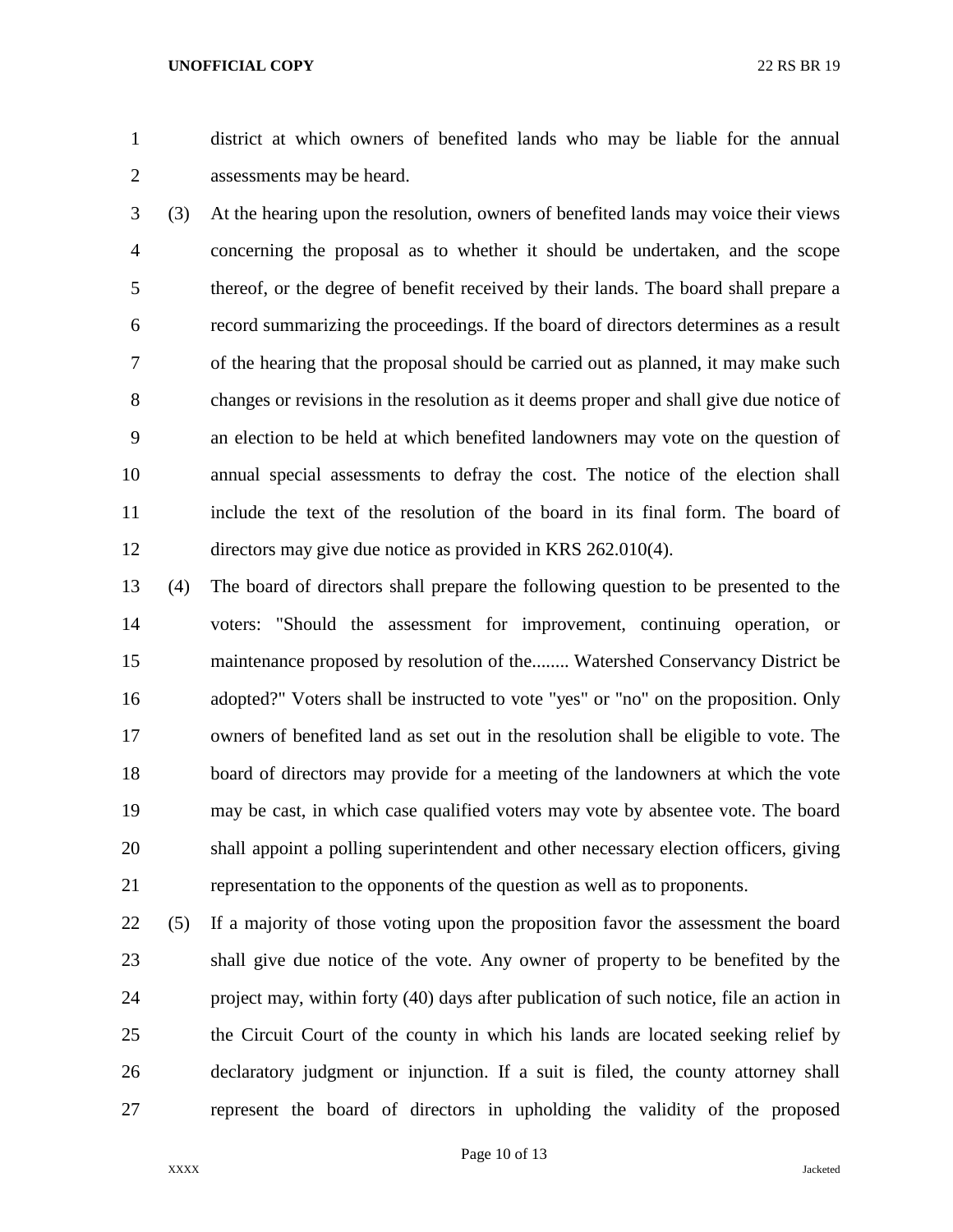assessment. After the lapse of time specified herein all actions by owners of properties to be benefited shall be forever barred. (6) If no suit is filed and no injunction issued within the time allowed in subsection (5) of this section, the board of directors shall levy annual assessments effective only upon the benefited properties and based on the acreage thereof. The annual assessment shall be made by the board of directors at the same time and in the same manner as provided in KRS 262.765 for taxes generally and shall be collected as provided in KRS 262.770. The assessments shall constitute liens against the land benefited and shall attach to the land, taking precedence over all other liens except state, county and municipal taxes and prior improvement assessments. 11 Section 8. KRS 262.778 is amended to read as follows: (1) Upon determination by the board of directors of a watershed conservancy district that a watershed project is necessary, and upon approval of the plans for same by 14 the board of supervisors, the board of directors shall adopt a resolution which shall set out: (a) A description of the project in general terms; (b) A list of the benefited lands located in the flood plain, as determined by the board of directors, giving the acreage of such lands and the names of the owners thereof as defined by KRS 262.010*(8)*[(7)] with a classification of such lands or parts thereof into classes in order that assessments may be made according to direct benefits; (c) The total cost of the project; and (d) The fact that the cost shall be met by a bond issue payable solely from annual assessments to be levied upon the lands set out in the resolution on the basis of a certain amount per acre according to benefits received, not to exceed in any one (1) year a sum per acre specified in the resolution, with the annual assessments to extend over a period of years specified in the resolution not to

# Page 11 of 13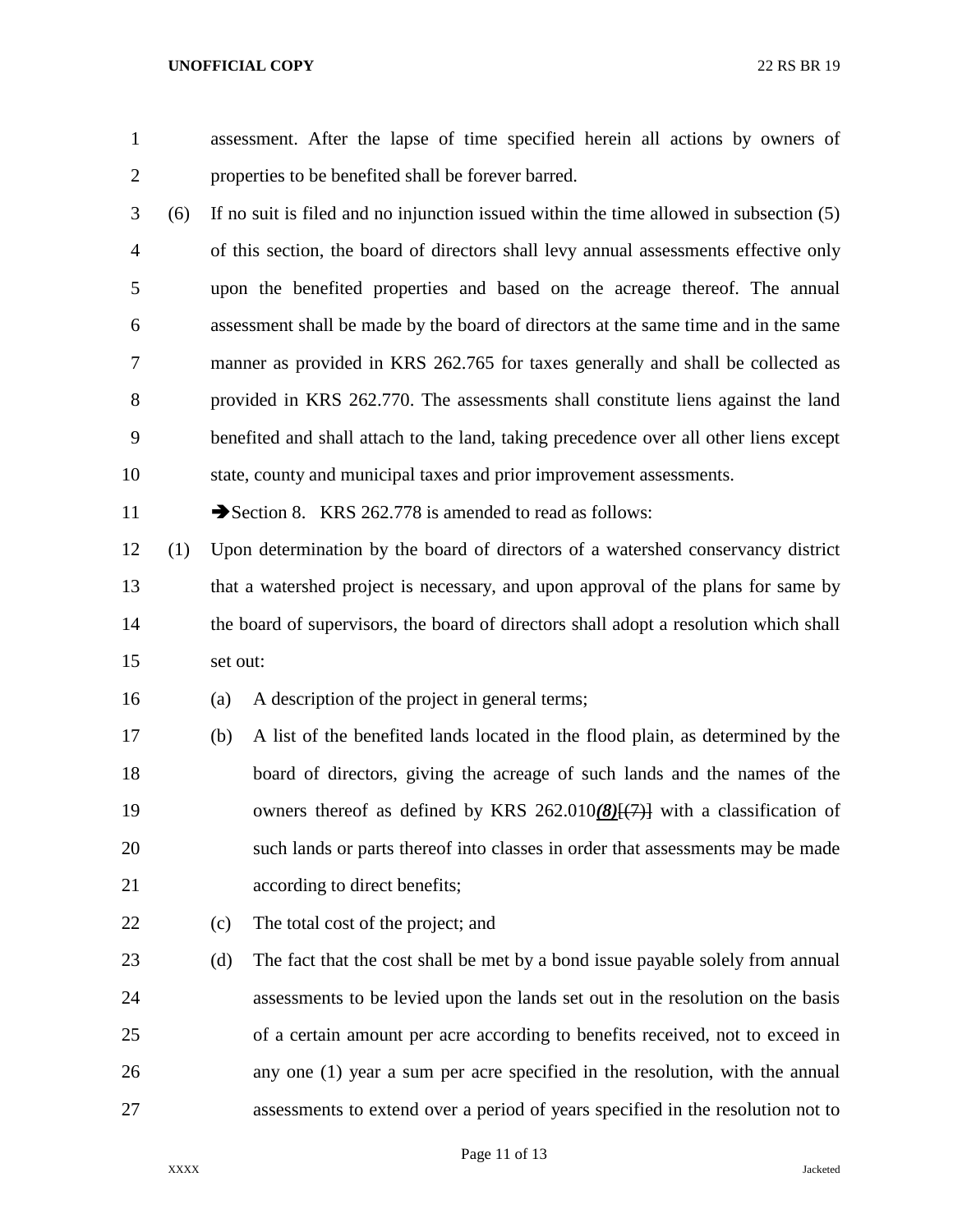exceed thirty (30) years.

 (2) The board of directors shall cause due notice of the resolution to be given to all the owners of benefited lands, as determined by the board. Said notice shall set out the time and place of a meeting of the board of directors of the watershed conservancy district at which owners of benefited lands who may be liable for the annual assessments may be heard.

 (3) At the hearing upon the resolution, owners of benefited lands may voice their views concerning the proposed project as to whether said project should be undertaken, and the scope thereof, or the propriety of placing their lands in the project area or the degree of benefit received by their lands. The board shall prepare a record summarizing the proceedings. If the board of directors determines as a result of the hearing that the project should be carried out as planned, it may make such changes or revisions in the resolution as it deems proper and shall give due notice of an election to be held at which benefited landowners may vote on the question of annual special assessments to defray the cost of the project. The notice of the election shall include the text of the resolution of the board in its final form. The 17 board of directors may give due notice as provided in KRS 262.010(4).

 (4) The board of directors shall prepare to be presented to the voters the question: "Should the assessment proposed by resolution of the .... Watershed Conservancy District be adopted?". Voters shall be instructed to vote "yes" or "no." Only owners of benefited land as set out in the resolution shall be eligible to vote. The board of directors may provide for a meeting of the landowners at which the vote may be cast, in which case qualified voters may vote by absentee vote. The board shall appoint a polling superintendent and other necessary election officers, giving representation to the opponents of the question as well as to proponents.

 (5) If a majority of those voting upon the proposition favor the assessment, the board shall give due notice of the vote and the fact that bonds will forthwith be issued